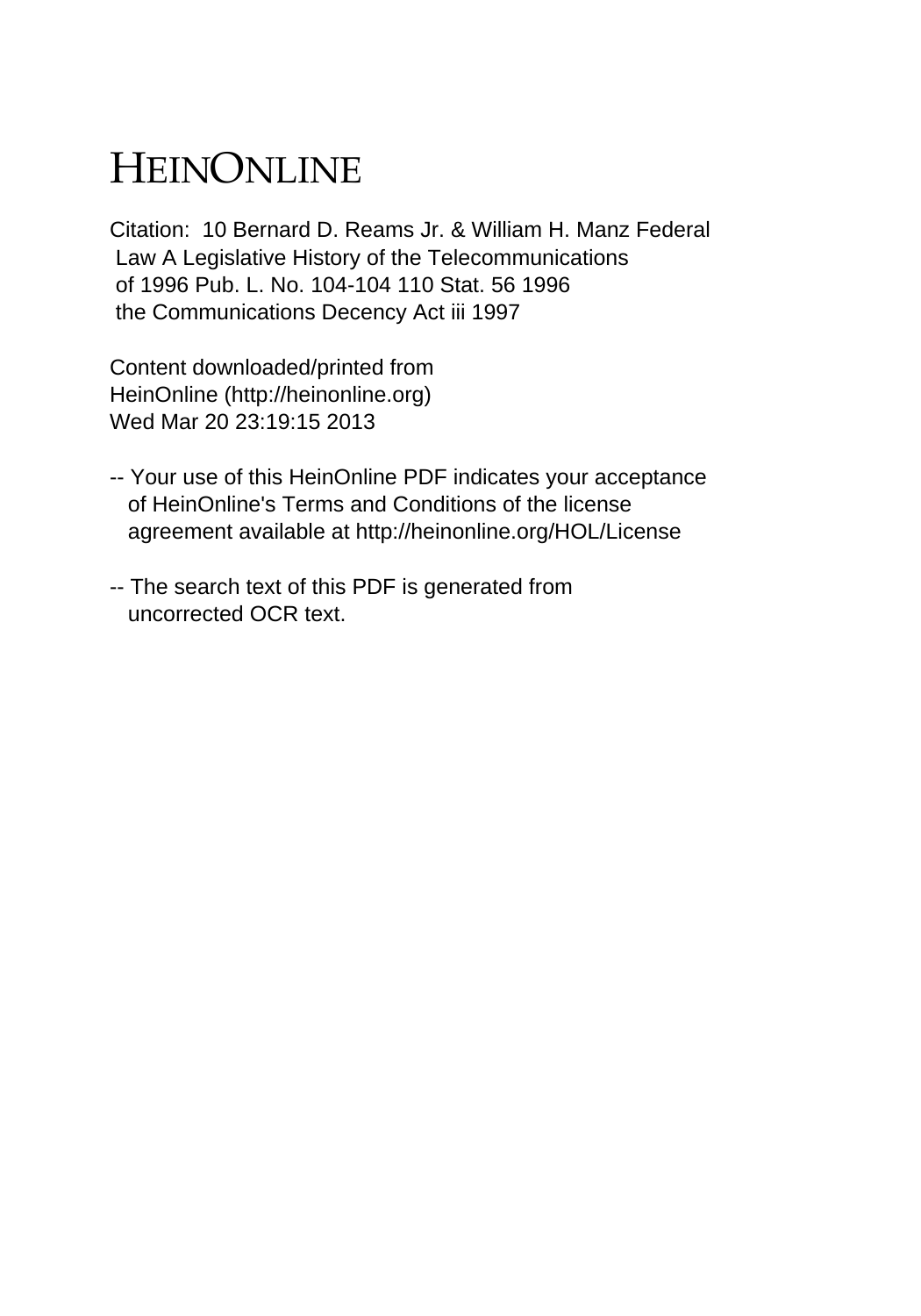## **SUMMARY TABLE OF CONTENTS**

| Master Table of Documents Vol. 1                                                                                                                                                                                                                                                                                                                                                                                                                                                    |
|-------------------------------------------------------------------------------------------------------------------------------------------------------------------------------------------------------------------------------------------------------------------------------------------------------------------------------------------------------------------------------------------------------------------------------------------------------------------------------------|
|                                                                                                                                                                                                                                                                                                                                                                                                                                                                                     |
| Section I: Law as Enacted Vol. 1 (Doc. No. 1)                                                                                                                                                                                                                                                                                                                                                                                                                                       |
| Section II: Reports on the Law Vol. 1 (Doc. Nos. 2 - 6)                                                                                                                                                                                                                                                                                                                                                                                                                             |
| Section III: Hearings on the Law $\ldots$ Vol. 2 (Doc. Nos. 7 - 9)                                                                                                                                                                                                                                                                                                                                                                                                                  |
| Section IV: Congressional Record Vol. 3 (Doc. Nos. 10 - 87)                                                                                                                                                                                                                                                                                                                                                                                                                         |
| Section V: Presidential and Vice<br>Presidential Statements Vol. 3 (Doc. Nos. 88 - 95)                                                                                                                                                                                                                                                                                                                                                                                              |
| Section VI: Past Bill Versions Vol. 4 (Doc. Nos. 96 - 101)                                                                                                                                                                                                                                                                                                                                                                                                                          |
| Section VII: Related Bills $\ldots$ . Vol. 5 (Doc. Nos. 102 - 115)<br>Vol. 6 (Doc. Nos. 116 - 120)                                                                                                                                                                                                                                                                                                                                                                                  |
| Section VIII: Congressional Record -<br>Related Bills Vol. 6 (Doc. Nos. 121 - 162)                                                                                                                                                                                                                                                                                                                                                                                                  |
| Section IX: Past Reports Vol. 7 (Doc. Nos. 163 - 170)                                                                                                                                                                                                                                                                                                                                                                                                                               |
| Section X: Past Hearings $\ldots$ . $\ldots$ Vol. 8 (Doc. Nos. 171 - 172)<br>Vol. 9 (Doc. No. 173)<br>Vol. 10 (Doc. No. 174)<br>Vol. 11 (Doc. No. 175)<br>Vol. 12 (Doc. Nos. 176 - 177)<br>Vol. 13 (Doc. Nos. 178 - 179)<br>Vol. 14 (Doc. No. 180)<br>Vol. 15 (Doc. Nos. 181 - 184)<br>Vol. 16 (Doc. No. 185)<br>Vol. 17 (Doc. No. 186)<br>Vol. 18 (Doc. Nos. 187 - 188(A&B))<br>Vol. 19 (Doc. Nos. 188(C) - 189)<br>Vol. 20 (Doc. Nos. 190 - 191)<br>Vol. 21 (Doc. Nos. 192 - 201) |
| Section XI: Final Report<br>. Vol. 21 (Doc. No. 202)                                                                                                                                                                                                                                                                                                                                                                                                                                |